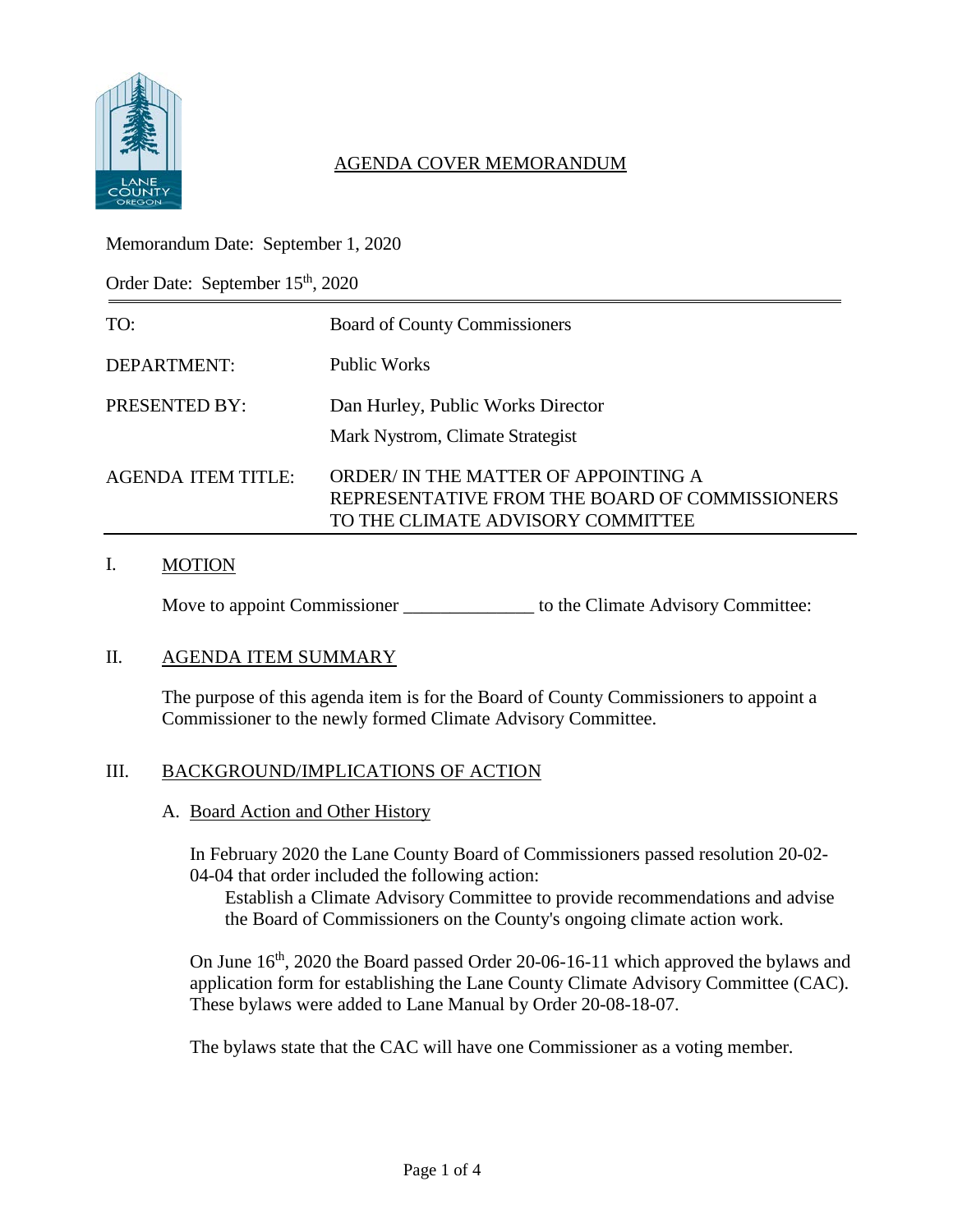## B. Policy Issues

Policy related to environmental impacts and best practices have, for the most part, been internal to Lane County as an organization and have been addressed as administrative functions. Individual divisions have pursued projects independent of overarching guidance or a specific climate policy. Previous actions have included best practices such as increasing the recovery of recycling, composting or energy recovery and replacing fossil fuel use for County fleet through the use of renewable fuels and electric vehicles.

Order and Resolution 20-02-04-04 initiated development of a Climate Action Plan (CAP) and establishment of a Climate Advisory Committee. In order to be responsive to the community's needs and understanding in the development of Phase 2 of the Climate Action Plan staff have developed bylaws for the Climate Advisory Committee (CAC).

The CAC will be charged to assist the County in developing the CAP and implementing actions to meet Greenhouse Gas (GHG) emissions targets. This work will include:

- Advising the Board on all matters relating to Climate Action Plan development and implementation.
- Coordinating with other community groups throughout Lane County.
- Proactive communication to Initiative Sponsors to improve the coordination of work efforts, align resources, and connect interested parties with technical advisors.
- Community outreach and marketing of CAP Community Mitigation and Adaptation Actions to community members and neighborhood associations to encourage efforts to complete additional actions.
- A CAC Annual Report to the Board of Commissioners that includes CAP Initiatives that were submitted and completed, as well as progress made on Community Actions outlined in the CAP.
- Proactive research on funding opportunities for climate related activities.

# C. Board Goals

It has long been consistent with Board goals that the organization operate in accordance with environmental best management practices while supporting economic development. The County's 2018-2021 Strategic Plan included the following Key Strategic Initiative under the *Vibrant Communities* Strategic Priority:

*Pursue programs and practices that reduce impacts to and leverage the natural environment to enhance livability and economic development.*

On December 17th, the Board approved the revised 2018-2021 Lane County Strategic Plan. With this approval, the Board added Key Strategic Initiatives under the *Vibrant*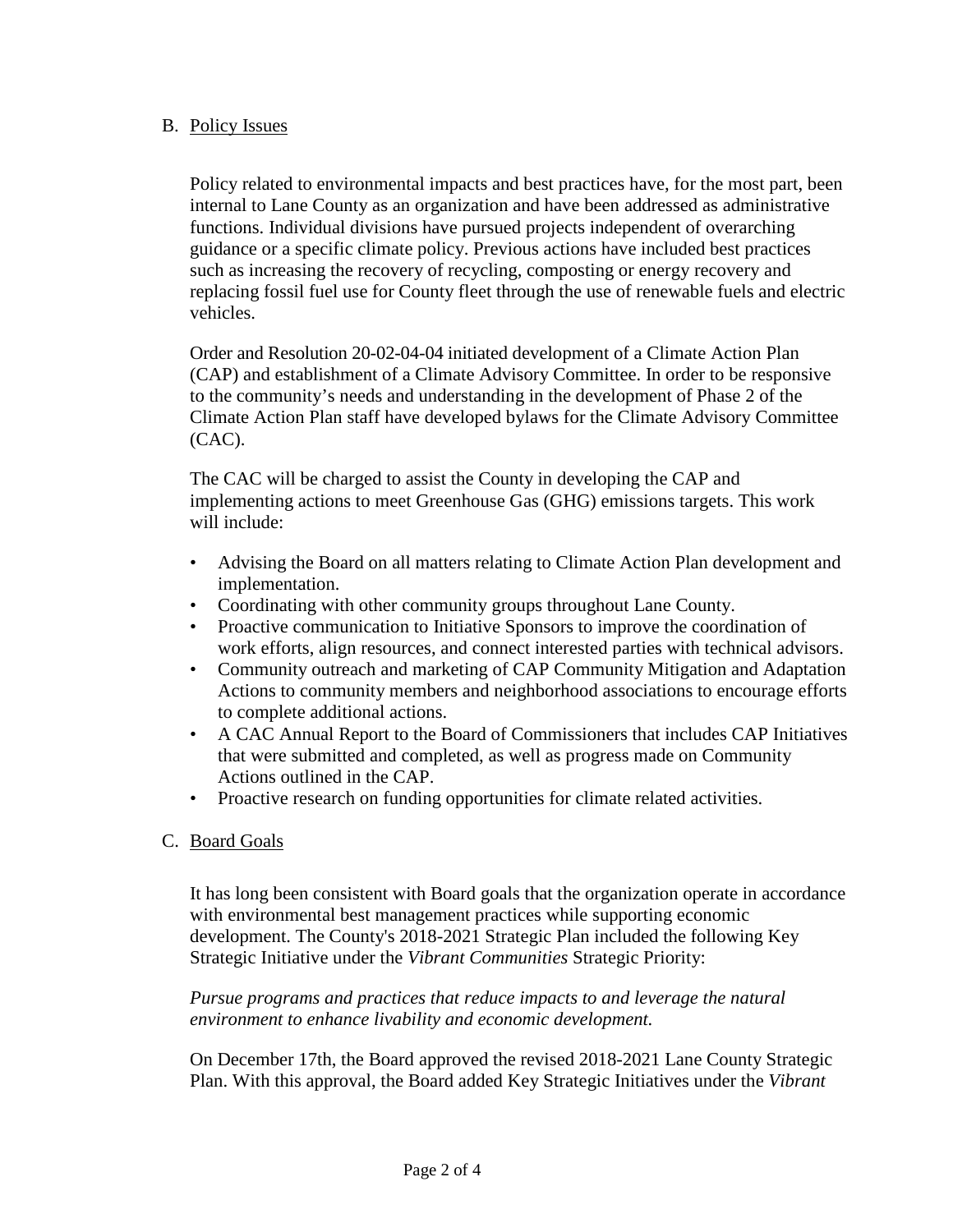*Communities* priority related to Economic Development and the Climate Action Plan:

*2.a. Invest in a resilient, diverse, and sustainable regional economy.*

*2.b. Protect and enhance our natural and built environments.*

*Key Activity Area 2.b.1: Develop and implement a comprehensive Climate Action Plan for Lane County.* 

#### D. Financial and/or Resource Considerations

None

#### E. Health Implications

Receiving input from a variety of sources regarding the potential health impact of climate change will help Lane County staff understand future policy needs. National research and local experience have shown that the impacts of climate change tend to disproportionately impact marginalized communities, such as communities of color, the elderly, low-income communities, and people experiencing disabilities. The CAC is interested in having diverse representation that includes people of different racial and/or ethnic backgrounds, identities, abilities, and perspectives.

By speaking directly with members of the community who can share their lived experience, it is expected that the Board of Commissioners will be able to make better informed decisions about climate adaptation and resilience policies. For example, low income communities may not have access to home air-conditioning and air filtration. As the climate continues to warm, models predict not only higher temperatures but an increase in the number and severity of forest fires which will bring more smoke to low lying communities around Lane County. Community input will help the County make decisions were clean air and cooling centers would be best placed.

F. Analysis

Having a Commissioner as a member of the Climate Advisory Committee will enhance communication between the CAC and the Board of County Commissioners. The CAC will benefit from the insights of the Commissioner participating in the planned work.

#### G. Alternatives/Options

- 1. Accept the motion and appoint a Commissioner to the Climate Advisory Committee.
- 2. Do not accept the motion and provide staff with further direction.

#### IV. RECOMMENDATION

Staff recommends adoption of option 1.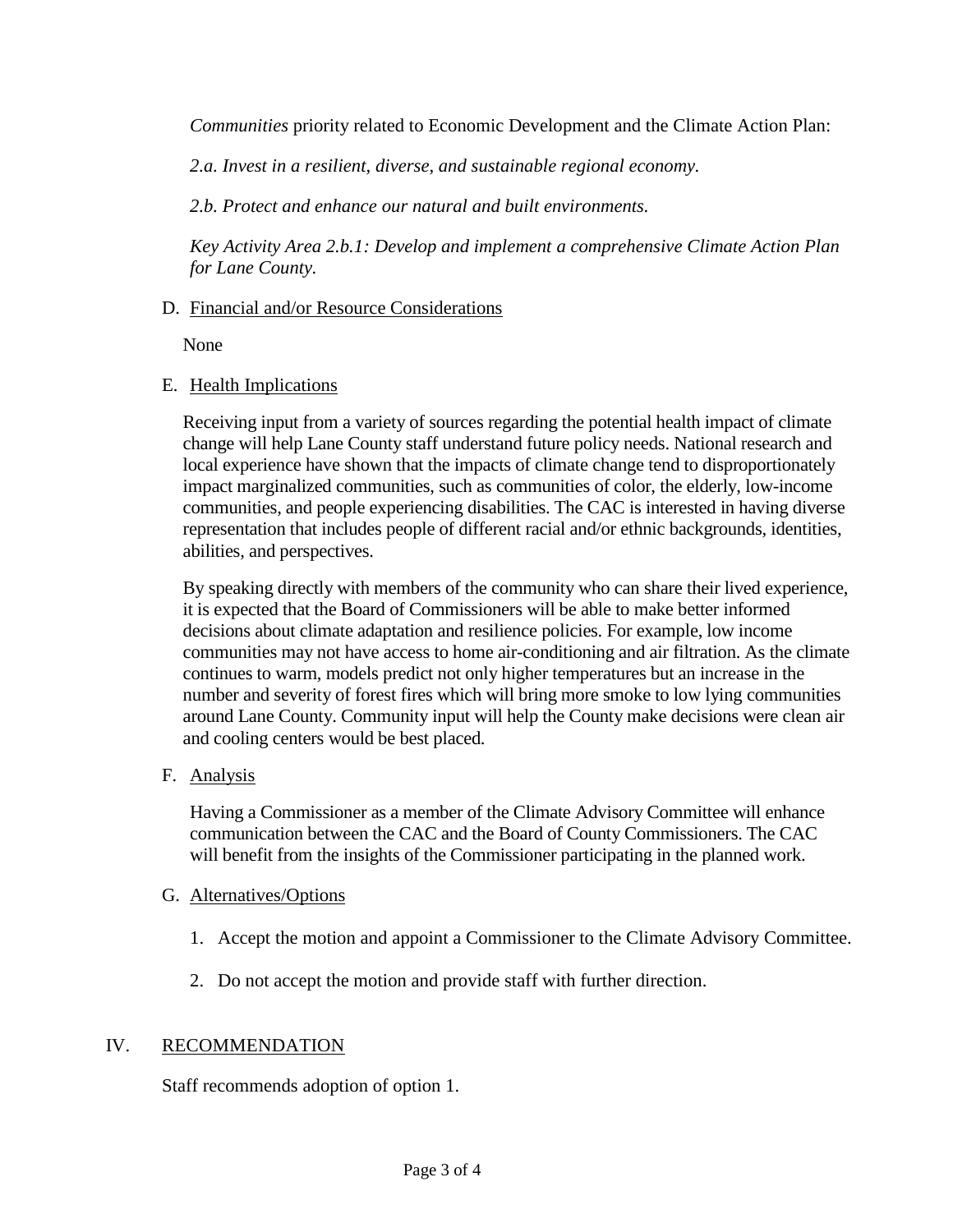# V. TIMING/IMPLEMENTATION

Upon approval of the Board Order, staff will communicate with the appointed Commissioner.

# VI. FOLLOW-UP

None.

# VII. ATTACHMENTS

Board Order